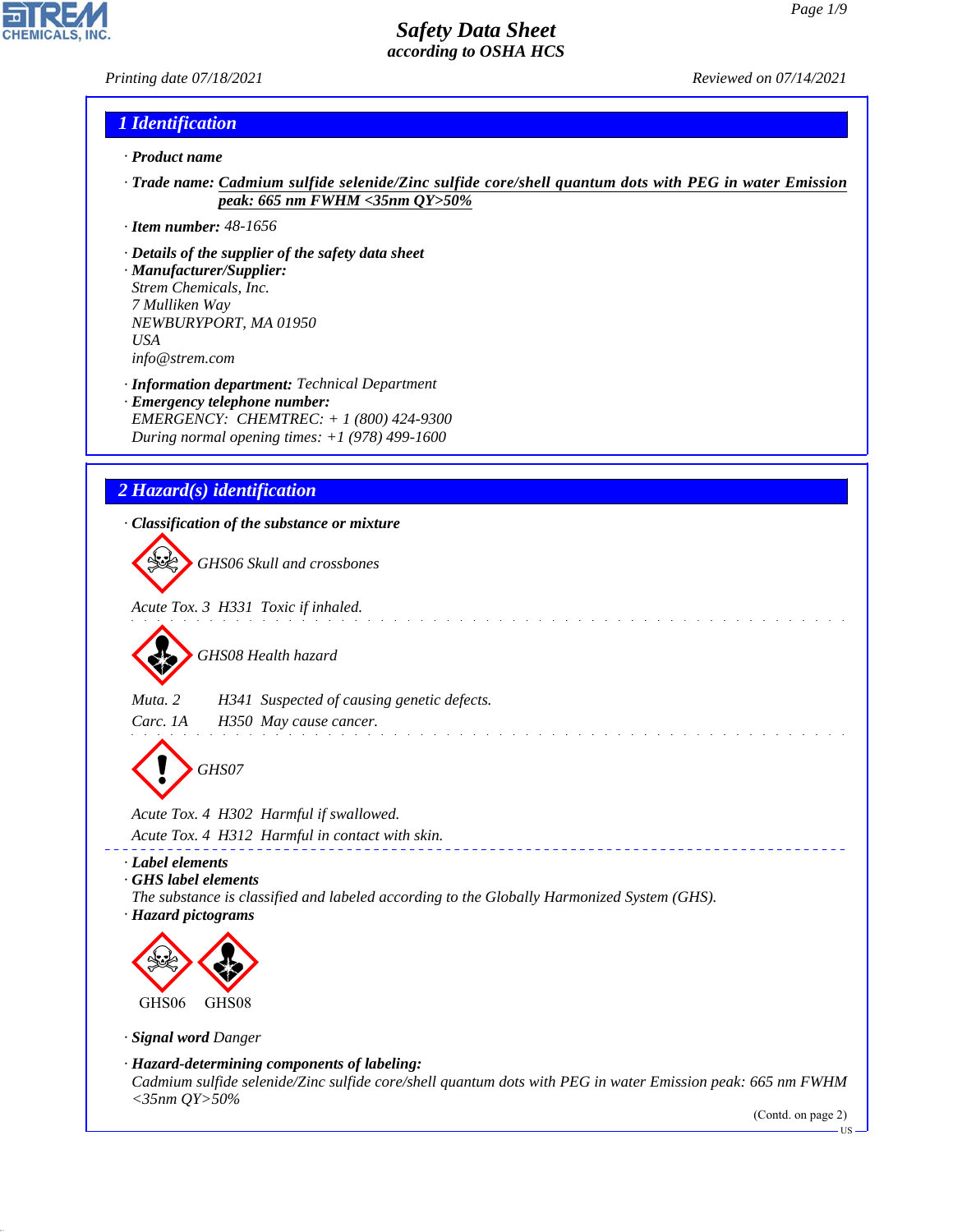*Printing date 07/18/2021 Reviewed on 07/14/2021*

CHEMICALS, INC.

44.1.1

| · Hazard statements<br>H302+H312 Harmful if swallowed or in contact with skin.<br>H331<br>Toxic if inhaled.<br>H341<br>Suspected of causing genetic defects.<br>H350<br>May cause cancer.<br>· Precautionary statements<br>P <sub>280</sub><br>Wear protective gloves/protective clothing/eye protection/face protection.<br>P <sub>261</sub><br>Avoid breathing dust/fume/gas/mist/vapors/spray<br>P305+P351+P338 If in eyes: Rinse cautiously with water for several minutes. Remove contact lenses, if present<br>and easy to do. Continue rinsing.<br>$P304 + P340$<br>IF INHALED: Remove person to fresh air and keep comfortable for breathing.<br>$P403 + P233$<br>Store in a well-ventilated place. Keep container tightly closed.<br>P501<br>Dispose of contents/container in accordance with local/regional/national/international<br>regulations.<br>· Classification system:<br>$\cdot$ NFPA ratings (scale $0 - 4$ )<br>$Health = 4$<br>$Fire = 0$<br>$Reactivity = 0$<br>$\cdot$ HMIS-ratings (scale $0 - 4$ )<br><b>HEALTH</b><br>$^{\ast}$ 4<br>$Health = *4$<br>$\boxed{0}$<br><b>FIRE</b><br>$Fire = 0$<br>$Reactivity = 0$<br>REACTIVITY <sup>0</sup><br>$\cdot$ Other hazards<br>· Results of PBT and vPvB assessment<br>· <b>PBT</b> : Not applicable.<br>$\cdot$ vPvB: Not applicable.<br><b>3 Composition/information on ingredients</b><br>• Chemical characterization: Substances<br><b>CAS No. Description</b><br>Cadmium sulfide selenide/Zinc sulfide core/shell quantum<br>dots with PEG in water Emission peak: 665 nm FWHM <35nm<br>$QY > 50\%$<br><b>4 First-aid measures</b><br>· Description of first aid measures<br>· General information:<br>Immediately remove any clothing soiled by the product.<br>Symptoms of poisoning may even occur after several hours; therefore medical observation for at least 48 hours<br>after the accident.<br>Remove breathing apparatus only after contaminated clothing have been completely removed.<br>In case of irregular breathing or respiratory arrest provide artificial respiration.<br>$\cdot$ After inhalation:<br>Supply fresh air or oxygen; call for doctor.<br>In case of unconsciousness place patient stably in side position for transportation.<br>(Contd. on page 3) | Trade name: Cadmium sulfide selenide/Zinc sulfide core/shell quantum dots with PEG in water Emission peak:<br>665 nm FWHM <35nm QY>50% |                    |
|------------------------------------------------------------------------------------------------------------------------------------------------------------------------------------------------------------------------------------------------------------------------------------------------------------------------------------------------------------------------------------------------------------------------------------------------------------------------------------------------------------------------------------------------------------------------------------------------------------------------------------------------------------------------------------------------------------------------------------------------------------------------------------------------------------------------------------------------------------------------------------------------------------------------------------------------------------------------------------------------------------------------------------------------------------------------------------------------------------------------------------------------------------------------------------------------------------------------------------------------------------------------------------------------------------------------------------------------------------------------------------------------------------------------------------------------------------------------------------------------------------------------------------------------------------------------------------------------------------------------------------------------------------------------------------------------------------------------------------------------------------------------------------------------------------------------------------------------------------------------------------------------------------------------------------------------------------------------------------------------------------------------------------------------------------------------------------------------------------------------------------------------------------------------------------------------------------------------------------------------------------------|----------------------------------------------------------------------------------------------------------------------------------------|--------------------|
|                                                                                                                                                                                                                                                                                                                                                                                                                                                                                                                                                                                                                                                                                                                                                                                                                                                                                                                                                                                                                                                                                                                                                                                                                                                                                                                                                                                                                                                                                                                                                                                                                                                                                                                                                                                                                                                                                                                                                                                                                                                                                                                                                                                                                                                                  |                                                                                                                                        | (Contd. of page 1) |
|                                                                                                                                                                                                                                                                                                                                                                                                                                                                                                                                                                                                                                                                                                                                                                                                                                                                                                                                                                                                                                                                                                                                                                                                                                                                                                                                                                                                                                                                                                                                                                                                                                                                                                                                                                                                                                                                                                                                                                                                                                                                                                                                                                                                                                                                  |                                                                                                                                        |                    |
|                                                                                                                                                                                                                                                                                                                                                                                                                                                                                                                                                                                                                                                                                                                                                                                                                                                                                                                                                                                                                                                                                                                                                                                                                                                                                                                                                                                                                                                                                                                                                                                                                                                                                                                                                                                                                                                                                                                                                                                                                                                                                                                                                                                                                                                                  |                                                                                                                                        |                    |
|                                                                                                                                                                                                                                                                                                                                                                                                                                                                                                                                                                                                                                                                                                                                                                                                                                                                                                                                                                                                                                                                                                                                                                                                                                                                                                                                                                                                                                                                                                                                                                                                                                                                                                                                                                                                                                                                                                                                                                                                                                                                                                                                                                                                                                                                  |                                                                                                                                        |                    |
|                                                                                                                                                                                                                                                                                                                                                                                                                                                                                                                                                                                                                                                                                                                                                                                                                                                                                                                                                                                                                                                                                                                                                                                                                                                                                                                                                                                                                                                                                                                                                                                                                                                                                                                                                                                                                                                                                                                                                                                                                                                                                                                                                                                                                                                                  |                                                                                                                                        |                    |
|                                                                                                                                                                                                                                                                                                                                                                                                                                                                                                                                                                                                                                                                                                                                                                                                                                                                                                                                                                                                                                                                                                                                                                                                                                                                                                                                                                                                                                                                                                                                                                                                                                                                                                                                                                                                                                                                                                                                                                                                                                                                                                                                                                                                                                                                  |                                                                                                                                        |                    |
|                                                                                                                                                                                                                                                                                                                                                                                                                                                                                                                                                                                                                                                                                                                                                                                                                                                                                                                                                                                                                                                                                                                                                                                                                                                                                                                                                                                                                                                                                                                                                                                                                                                                                                                                                                                                                                                                                                                                                                                                                                                                                                                                                                                                                                                                  |                                                                                                                                        |                    |
|                                                                                                                                                                                                                                                                                                                                                                                                                                                                                                                                                                                                                                                                                                                                                                                                                                                                                                                                                                                                                                                                                                                                                                                                                                                                                                                                                                                                                                                                                                                                                                                                                                                                                                                                                                                                                                                                                                                                                                                                                                                                                                                                                                                                                                                                  |                                                                                                                                        |                    |
|                                                                                                                                                                                                                                                                                                                                                                                                                                                                                                                                                                                                                                                                                                                                                                                                                                                                                                                                                                                                                                                                                                                                                                                                                                                                                                                                                                                                                                                                                                                                                                                                                                                                                                                                                                                                                                                                                                                                                                                                                                                                                                                                                                                                                                                                  |                                                                                                                                        |                    |
|                                                                                                                                                                                                                                                                                                                                                                                                                                                                                                                                                                                                                                                                                                                                                                                                                                                                                                                                                                                                                                                                                                                                                                                                                                                                                                                                                                                                                                                                                                                                                                                                                                                                                                                                                                                                                                                                                                                                                                                                                                                                                                                                                                                                                                                                  |                                                                                                                                        |                    |
|                                                                                                                                                                                                                                                                                                                                                                                                                                                                                                                                                                                                                                                                                                                                                                                                                                                                                                                                                                                                                                                                                                                                                                                                                                                                                                                                                                                                                                                                                                                                                                                                                                                                                                                                                                                                                                                                                                                                                                                                                                                                                                                                                                                                                                                                  |                                                                                                                                        |                    |
|                                                                                                                                                                                                                                                                                                                                                                                                                                                                                                                                                                                                                                                                                                                                                                                                                                                                                                                                                                                                                                                                                                                                                                                                                                                                                                                                                                                                                                                                                                                                                                                                                                                                                                                                                                                                                                                                                                                                                                                                                                                                                                                                                                                                                                                                  |                                                                                                                                        |                    |
|                                                                                                                                                                                                                                                                                                                                                                                                                                                                                                                                                                                                                                                                                                                                                                                                                                                                                                                                                                                                                                                                                                                                                                                                                                                                                                                                                                                                                                                                                                                                                                                                                                                                                                                                                                                                                                                                                                                                                                                                                                                                                                                                                                                                                                                                  |                                                                                                                                        |                    |
|                                                                                                                                                                                                                                                                                                                                                                                                                                                                                                                                                                                                                                                                                                                                                                                                                                                                                                                                                                                                                                                                                                                                                                                                                                                                                                                                                                                                                                                                                                                                                                                                                                                                                                                                                                                                                                                                                                                                                                                                                                                                                                                                                                                                                                                                  |                                                                                                                                        |                    |
|                                                                                                                                                                                                                                                                                                                                                                                                                                                                                                                                                                                                                                                                                                                                                                                                                                                                                                                                                                                                                                                                                                                                                                                                                                                                                                                                                                                                                                                                                                                                                                                                                                                                                                                                                                                                                                                                                                                                                                                                                                                                                                                                                                                                                                                                  |                                                                                                                                        |                    |
|                                                                                                                                                                                                                                                                                                                                                                                                                                                                                                                                                                                                                                                                                                                                                                                                                                                                                                                                                                                                                                                                                                                                                                                                                                                                                                                                                                                                                                                                                                                                                                                                                                                                                                                                                                                                                                                                                                                                                                                                                                                                                                                                                                                                                                                                  |                                                                                                                                        |                    |
|                                                                                                                                                                                                                                                                                                                                                                                                                                                                                                                                                                                                                                                                                                                                                                                                                                                                                                                                                                                                                                                                                                                                                                                                                                                                                                                                                                                                                                                                                                                                                                                                                                                                                                                                                                                                                                                                                                                                                                                                                                                                                                                                                                                                                                                                  |                                                                                                                                        |                    |
|                                                                                                                                                                                                                                                                                                                                                                                                                                                                                                                                                                                                                                                                                                                                                                                                                                                                                                                                                                                                                                                                                                                                                                                                                                                                                                                                                                                                                                                                                                                                                                                                                                                                                                                                                                                                                                                                                                                                                                                                                                                                                                                                                                                                                                                                  |                                                                                                                                        |                    |
|                                                                                                                                                                                                                                                                                                                                                                                                                                                                                                                                                                                                                                                                                                                                                                                                                                                                                                                                                                                                                                                                                                                                                                                                                                                                                                                                                                                                                                                                                                                                                                                                                                                                                                                                                                                                                                                                                                                                                                                                                                                                                                                                                                                                                                                                  |                                                                                                                                        |                    |
|                                                                                                                                                                                                                                                                                                                                                                                                                                                                                                                                                                                                                                                                                                                                                                                                                                                                                                                                                                                                                                                                                                                                                                                                                                                                                                                                                                                                                                                                                                                                                                                                                                                                                                                                                                                                                                                                                                                                                                                                                                                                                                                                                                                                                                                                  |                                                                                                                                        |                    |
|                                                                                                                                                                                                                                                                                                                                                                                                                                                                                                                                                                                                                                                                                                                                                                                                                                                                                                                                                                                                                                                                                                                                                                                                                                                                                                                                                                                                                                                                                                                                                                                                                                                                                                                                                                                                                                                                                                                                                                                                                                                                                                                                                                                                                                                                  |                                                                                                                                        |                    |
|                                                                                                                                                                                                                                                                                                                                                                                                                                                                                                                                                                                                                                                                                                                                                                                                                                                                                                                                                                                                                                                                                                                                                                                                                                                                                                                                                                                                                                                                                                                                                                                                                                                                                                                                                                                                                                                                                                                                                                                                                                                                                                                                                                                                                                                                  |                                                                                                                                        |                    |
|                                                                                                                                                                                                                                                                                                                                                                                                                                                                                                                                                                                                                                                                                                                                                                                                                                                                                                                                                                                                                                                                                                                                                                                                                                                                                                                                                                                                                                                                                                                                                                                                                                                                                                                                                                                                                                                                                                                                                                                                                                                                                                                                                                                                                                                                  |                                                                                                                                        |                    |
|                                                                                                                                                                                                                                                                                                                                                                                                                                                                                                                                                                                                                                                                                                                                                                                                                                                                                                                                                                                                                                                                                                                                                                                                                                                                                                                                                                                                                                                                                                                                                                                                                                                                                                                                                                                                                                                                                                                                                                                                                                                                                                                                                                                                                                                                  |                                                                                                                                        |                    |
|                                                                                                                                                                                                                                                                                                                                                                                                                                                                                                                                                                                                                                                                                                                                                                                                                                                                                                                                                                                                                                                                                                                                                                                                                                                                                                                                                                                                                                                                                                                                                                                                                                                                                                                                                                                                                                                                                                                                                                                                                                                                                                                                                                                                                                                                  |                                                                                                                                        |                    |
|                                                                                                                                                                                                                                                                                                                                                                                                                                                                                                                                                                                                                                                                                                                                                                                                                                                                                                                                                                                                                                                                                                                                                                                                                                                                                                                                                                                                                                                                                                                                                                                                                                                                                                                                                                                                                                                                                                                                                                                                                                                                                                                                                                                                                                                                  |                                                                                                                                        |                    |
|                                                                                                                                                                                                                                                                                                                                                                                                                                                                                                                                                                                                                                                                                                                                                                                                                                                                                                                                                                                                                                                                                                                                                                                                                                                                                                                                                                                                                                                                                                                                                                                                                                                                                                                                                                                                                                                                                                                                                                                                                                                                                                                                                                                                                                                                  |                                                                                                                                        |                    |
|                                                                                                                                                                                                                                                                                                                                                                                                                                                                                                                                                                                                                                                                                                                                                                                                                                                                                                                                                                                                                                                                                                                                                                                                                                                                                                                                                                                                                                                                                                                                                                                                                                                                                                                                                                                                                                                                                                                                                                                                                                                                                                                                                                                                                                                                  |                                                                                                                                        |                    |
|                                                                                                                                                                                                                                                                                                                                                                                                                                                                                                                                                                                                                                                                                                                                                                                                                                                                                                                                                                                                                                                                                                                                                                                                                                                                                                                                                                                                                                                                                                                                                                                                                                                                                                                                                                                                                                                                                                                                                                                                                                                                                                                                                                                                                                                                  |                                                                                                                                        |                    |
|                                                                                                                                                                                                                                                                                                                                                                                                                                                                                                                                                                                                                                                                                                                                                                                                                                                                                                                                                                                                                                                                                                                                                                                                                                                                                                                                                                                                                                                                                                                                                                                                                                                                                                                                                                                                                                                                                                                                                                                                                                                                                                                                                                                                                                                                  |                                                                                                                                        |                    |
|                                                                                                                                                                                                                                                                                                                                                                                                                                                                                                                                                                                                                                                                                                                                                                                                                                                                                                                                                                                                                                                                                                                                                                                                                                                                                                                                                                                                                                                                                                                                                                                                                                                                                                                                                                                                                                                                                                                                                                                                                                                                                                                                                                                                                                                                  |                                                                                                                                        |                    |
|                                                                                                                                                                                                                                                                                                                                                                                                                                                                                                                                                                                                                                                                                                                                                                                                                                                                                                                                                                                                                                                                                                                                                                                                                                                                                                                                                                                                                                                                                                                                                                                                                                                                                                                                                                                                                                                                                                                                                                                                                                                                                                                                                                                                                                                                  |                                                                                                                                        |                    |
|                                                                                                                                                                                                                                                                                                                                                                                                                                                                                                                                                                                                                                                                                                                                                                                                                                                                                                                                                                                                                                                                                                                                                                                                                                                                                                                                                                                                                                                                                                                                                                                                                                                                                                                                                                                                                                                                                                                                                                                                                                                                                                                                                                                                                                                                  |                                                                                                                                        |                    |
|                                                                                                                                                                                                                                                                                                                                                                                                                                                                                                                                                                                                                                                                                                                                                                                                                                                                                                                                                                                                                                                                                                                                                                                                                                                                                                                                                                                                                                                                                                                                                                                                                                                                                                                                                                                                                                                                                                                                                                                                                                                                                                                                                                                                                                                                  |                                                                                                                                        |                    |
|                                                                                                                                                                                                                                                                                                                                                                                                                                                                                                                                                                                                                                                                                                                                                                                                                                                                                                                                                                                                                                                                                                                                                                                                                                                                                                                                                                                                                                                                                                                                                                                                                                                                                                                                                                                                                                                                                                                                                                                                                                                                                                                                                                                                                                                                  |                                                                                                                                        |                    |
|                                                                                                                                                                                                                                                                                                                                                                                                                                                                                                                                                                                                                                                                                                                                                                                                                                                                                                                                                                                                                                                                                                                                                                                                                                                                                                                                                                                                                                                                                                                                                                                                                                                                                                                                                                                                                                                                                                                                                                                                                                                                                                                                                                                                                                                                  |                                                                                                                                        |                    |
|                                                                                                                                                                                                                                                                                                                                                                                                                                                                                                                                                                                                                                                                                                                                                                                                                                                                                                                                                                                                                                                                                                                                                                                                                                                                                                                                                                                                                                                                                                                                                                                                                                                                                                                                                                                                                                                                                                                                                                                                                                                                                                                                                                                                                                                                  |                                                                                                                                        |                    |
|                                                                                                                                                                                                                                                                                                                                                                                                                                                                                                                                                                                                                                                                                                                                                                                                                                                                                                                                                                                                                                                                                                                                                                                                                                                                                                                                                                                                                                                                                                                                                                                                                                                                                                                                                                                                                                                                                                                                                                                                                                                                                                                                                                                                                                                                  |                                                                                                                                        |                    |
|                                                                                                                                                                                                                                                                                                                                                                                                                                                                                                                                                                                                                                                                                                                                                                                                                                                                                                                                                                                                                                                                                                                                                                                                                                                                                                                                                                                                                                                                                                                                                                                                                                                                                                                                                                                                                                                                                                                                                                                                                                                                                                                                                                                                                                                                  |                                                                                                                                        |                    |
|                                                                                                                                                                                                                                                                                                                                                                                                                                                                                                                                                                                                                                                                                                                                                                                                                                                                                                                                                                                                                                                                                                                                                                                                                                                                                                                                                                                                                                                                                                                                                                                                                                                                                                                                                                                                                                                                                                                                                                                                                                                                                                                                                                                                                                                                  |                                                                                                                                        |                    |
|                                                                                                                                                                                                                                                                                                                                                                                                                                                                                                                                                                                                                                                                                                                                                                                                                                                                                                                                                                                                                                                                                                                                                                                                                                                                                                                                                                                                                                                                                                                                                                                                                                                                                                                                                                                                                                                                                                                                                                                                                                                                                                                                                                                                                                                                  |                                                                                                                                        |                    |
|                                                                                                                                                                                                                                                                                                                                                                                                                                                                                                                                                                                                                                                                                                                                                                                                                                                                                                                                                                                                                                                                                                                                                                                                                                                                                                                                                                                                                                                                                                                                                                                                                                                                                                                                                                                                                                                                                                                                                                                                                                                                                                                                                                                                                                                                  |                                                                                                                                        |                    |
|                                                                                                                                                                                                                                                                                                                                                                                                                                                                                                                                                                                                                                                                                                                                                                                                                                                                                                                                                                                                                                                                                                                                                                                                                                                                                                                                                                                                                                                                                                                                                                                                                                                                                                                                                                                                                                                                                                                                                                                                                                                                                                                                                                                                                                                                  |                                                                                                                                        |                    |
|                                                                                                                                                                                                                                                                                                                                                                                                                                                                                                                                                                                                                                                                                                                                                                                                                                                                                                                                                                                                                                                                                                                                                                                                                                                                                                                                                                                                                                                                                                                                                                                                                                                                                                                                                                                                                                                                                                                                                                                                                                                                                                                                                                                                                                                                  |                                                                                                                                        |                    |
|                                                                                                                                                                                                                                                                                                                                                                                                                                                                                                                                                                                                                                                                                                                                                                                                                                                                                                                                                                                                                                                                                                                                                                                                                                                                                                                                                                                                                                                                                                                                                                                                                                                                                                                                                                                                                                                                                                                                                                                                                                                                                                                                                                                                                                                                  |                                                                                                                                        |                    |
|                                                                                                                                                                                                                                                                                                                                                                                                                                                                                                                                                                                                                                                                                                                                                                                                                                                                                                                                                                                                                                                                                                                                                                                                                                                                                                                                                                                                                                                                                                                                                                                                                                                                                                                                                                                                                                                                                                                                                                                                                                                                                                                                                                                                                                                                  |                                                                                                                                        |                    |
|                                                                                                                                                                                                                                                                                                                                                                                                                                                                                                                                                                                                                                                                                                                                                                                                                                                                                                                                                                                                                                                                                                                                                                                                                                                                                                                                                                                                                                                                                                                                                                                                                                                                                                                                                                                                                                                                                                                                                                                                                                                                                                                                                                                                                                                                  |                                                                                                                                        |                    |
|                                                                                                                                                                                                                                                                                                                                                                                                                                                                                                                                                                                                                                                                                                                                                                                                                                                                                                                                                                                                                                                                                                                                                                                                                                                                                                                                                                                                                                                                                                                                                                                                                                                                                                                                                                                                                                                                                                                                                                                                                                                                                                                                                                                                                                                                  |                                                                                                                                        |                    |
|                                                                                                                                                                                                                                                                                                                                                                                                                                                                                                                                                                                                                                                                                                                                                                                                                                                                                                                                                                                                                                                                                                                                                                                                                                                                                                                                                                                                                                                                                                                                                                                                                                                                                                                                                                                                                                                                                                                                                                                                                                                                                                                                                                                                                                                                  |                                                                                                                                        |                    |
|                                                                                                                                                                                                                                                                                                                                                                                                                                                                                                                                                                                                                                                                                                                                                                                                                                                                                                                                                                                                                                                                                                                                                                                                                                                                                                                                                                                                                                                                                                                                                                                                                                                                                                                                                                                                                                                                                                                                                                                                                                                                                                                                                                                                                                                                  |                                                                                                                                        |                    |
|                                                                                                                                                                                                                                                                                                                                                                                                                                                                                                                                                                                                                                                                                                                                                                                                                                                                                                                                                                                                                                                                                                                                                                                                                                                                                                                                                                                                                                                                                                                                                                                                                                                                                                                                                                                                                                                                                                                                                                                                                                                                                                                                                                                                                                                                  |                                                                                                                                        |                    |
|                                                                                                                                                                                                                                                                                                                                                                                                                                                                                                                                                                                                                                                                                                                                                                                                                                                                                                                                                                                                                                                                                                                                                                                                                                                                                                                                                                                                                                                                                                                                                                                                                                                                                                                                                                                                                                                                                                                                                                                                                                                                                                                                                                                                                                                                  |                                                                                                                                        |                    |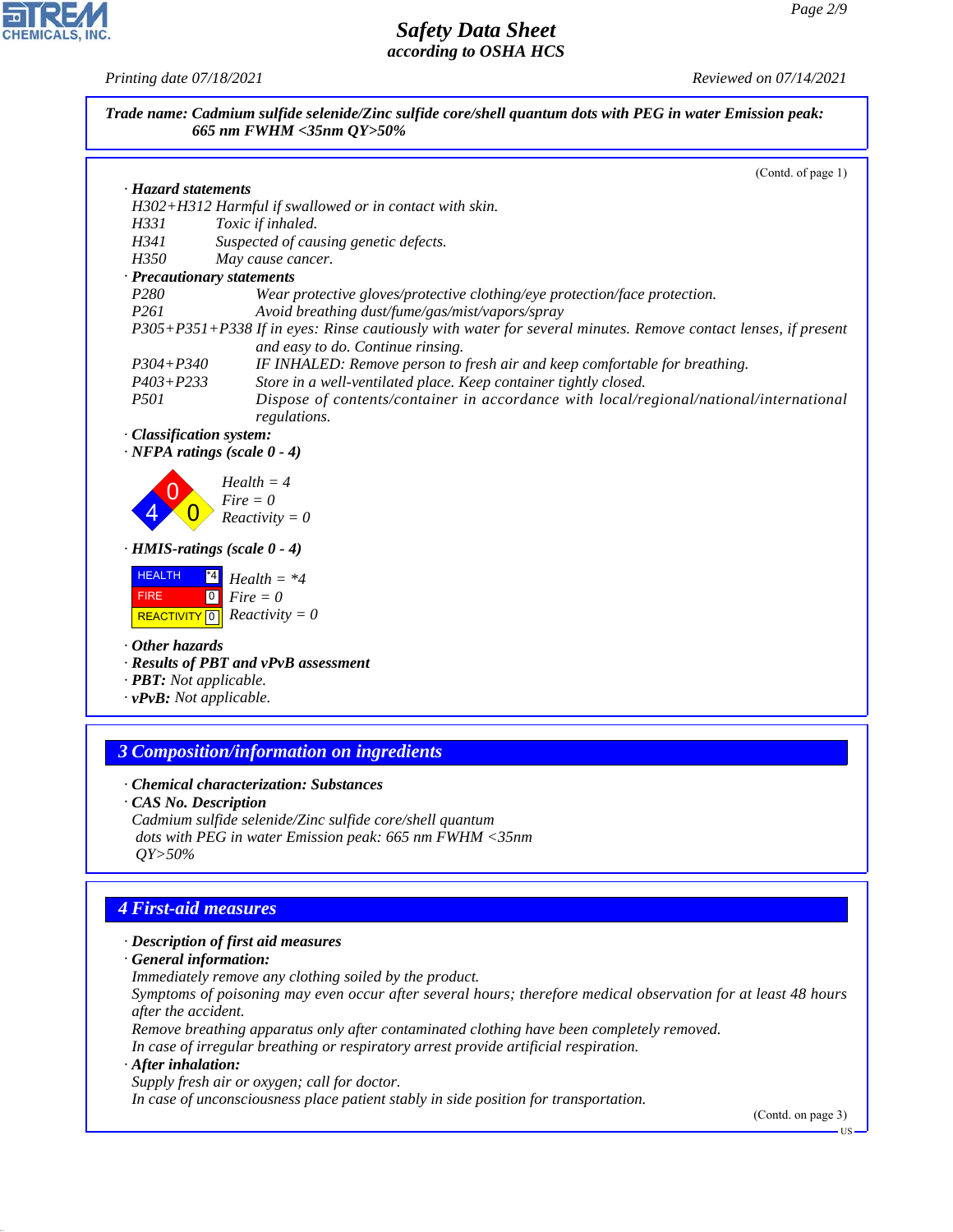*Printing date 07/18/2021 Reviewed on 07/14/2021*

*Trade name: Cadmium sulfide selenide/Zinc sulfide core/shell quantum dots with PEG in water Emission peak: 665 nm FWHM <35nm QY>50%*

(Contd. of page 2)

- *· After skin contact: Immediately wash with water and soap and rinse thoroughly.*
- *· After eye contact: Rinse opened eye for several minutes under running water. Then consult a doctor.*
- *· After swallowing: Immediately call a doctor.*
- *· Information for doctor:*
- *· Most important symptoms and effects, both acute and delayed No further relevant information available.*
- *· Indication of any immediate medical attention and special treatment needed*
- *No further relevant information available.*

#### *5 Fire-fighting measures*

- *· Extinguishing media*
- *· Suitable extinguishing agents: Use fire fighting measures that suit the environment.*
- *· Special hazards arising from the substance or mixture No further relevant information available.*
- *· Advice for firefighters*
- *· Protective equipment: Mouth respiratory protective device.*

### *6 Accidental release measures*

- *· Personal precautions, protective equipment and emergency procedures Not required.*
- *· Environmental precautions:*

*Do not allow product to reach sewage system or any water course. Inform respective authorities in case of seepage into water course or sewage system. Do not allow to enter sewers/ surface or ground water.*

*· Methods and material for containment and cleaning up: Absorb with liquid-binding material (sand, diatomite, acid binders, universal binders, sawdust). Dispose contaminated material as waste according to item 13. Ensure adequate ventilation.*

*· Reference to other sections*

- *See Section 7 for information on safe handling.*
- *See Section 8 for information on personal protection equipment.*
- *See Section 13 for disposal information.*
- *· Protective Action Criteria for Chemicals*
- *· PAC-1:*

*Substance is not listed.*

### *· PAC-2:*

*Substance is not listed.*

#### *· PAC-3:*

*Substance is not listed.*

# *7 Handling and storage*

*· Handling:*

44.1.1

- *· Precautions for safe handling*
- *Ensure good ventilation/exhaustion at the workplace.*

*Open and handle receptacle with care.*

*Prevent formation of aerosols.*

*· Information about protection against explosions and fires: Keep respiratory protective device available.*

(Contd. on page 4)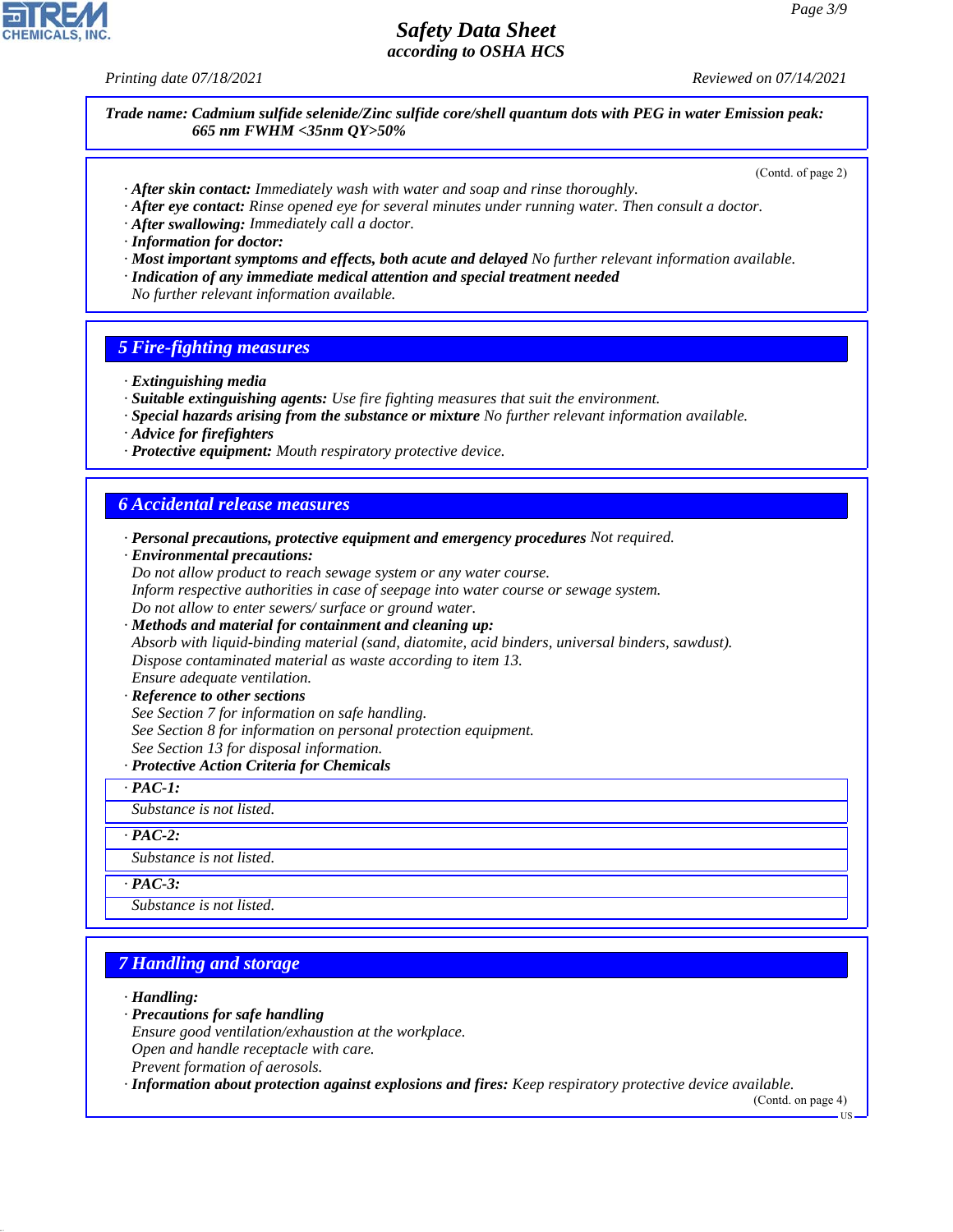*Printing date 07/18/2021 Reviewed on 07/14/2021*

*Trade name: Cadmium sulfide selenide/Zinc sulfide core/shell quantum dots with PEG in water Emission peak: 665 nm FWHM <35nm QY>50%*

(Contd. of page 3)

- *· Conditions for safe storage, including any incompatibilities*
- *· Storage:*
- *· Requirements to be met by storerooms and receptacles: No special requirements.*
- *· Information about storage in one common storage facility: Not required.*
- *· Further information about storage conditions: Keep receptacle tightly sealed.*
- *· Specific end use(s) No further relevant information available.*

## *8 Exposure controls/personal protection*

- *· Additional information about design of technical systems: No further data; see item 7.*
- *· Control parameters*
- *· Components with limit values that require monitoring at the workplace: Not required.*
- *· Additional information: The lists that were valid during the creation were used as basis.*
- *· Exposure controls*
- *· Personal protective equipment:*
- *· General protective and hygienic measures: Keep away from foodstuffs, beverages and feed. Immediately remove all soiled and contaminated clothing. Wash hands before breaks and at the end of work. Store protective clothing separately. Avoid contact with the eyes and skin.*
- *· Breathing equipment: A NIOSH approved respirator in accordance with 29 CFR 1910.134.*
- *· Protection of hands:*



\_S*Protective gloves*

*The glove material has to be impermeable and resistant to the product/ the substance/ the preparation. Due to missing tests no recommendation to the glove material can be given for the product/ the preparation/ the chemical mixture.*

*Selection of the glove material on consideration of the penetration times, rates of diffusion and the degradation · Material of gloves*

*The selection of the suitable gloves does not only depend on the material, but also on further marks of quality and varies from manufacturer to manufacturer.*

*· Penetration time of glove material*

*The exact break through time has to be found out by the manufacturer of the protective gloves and has to be observed.*

*· Eye protection:*



44.1.1

\_R*Tightly sealed goggles*

(Contd. on page 5)

US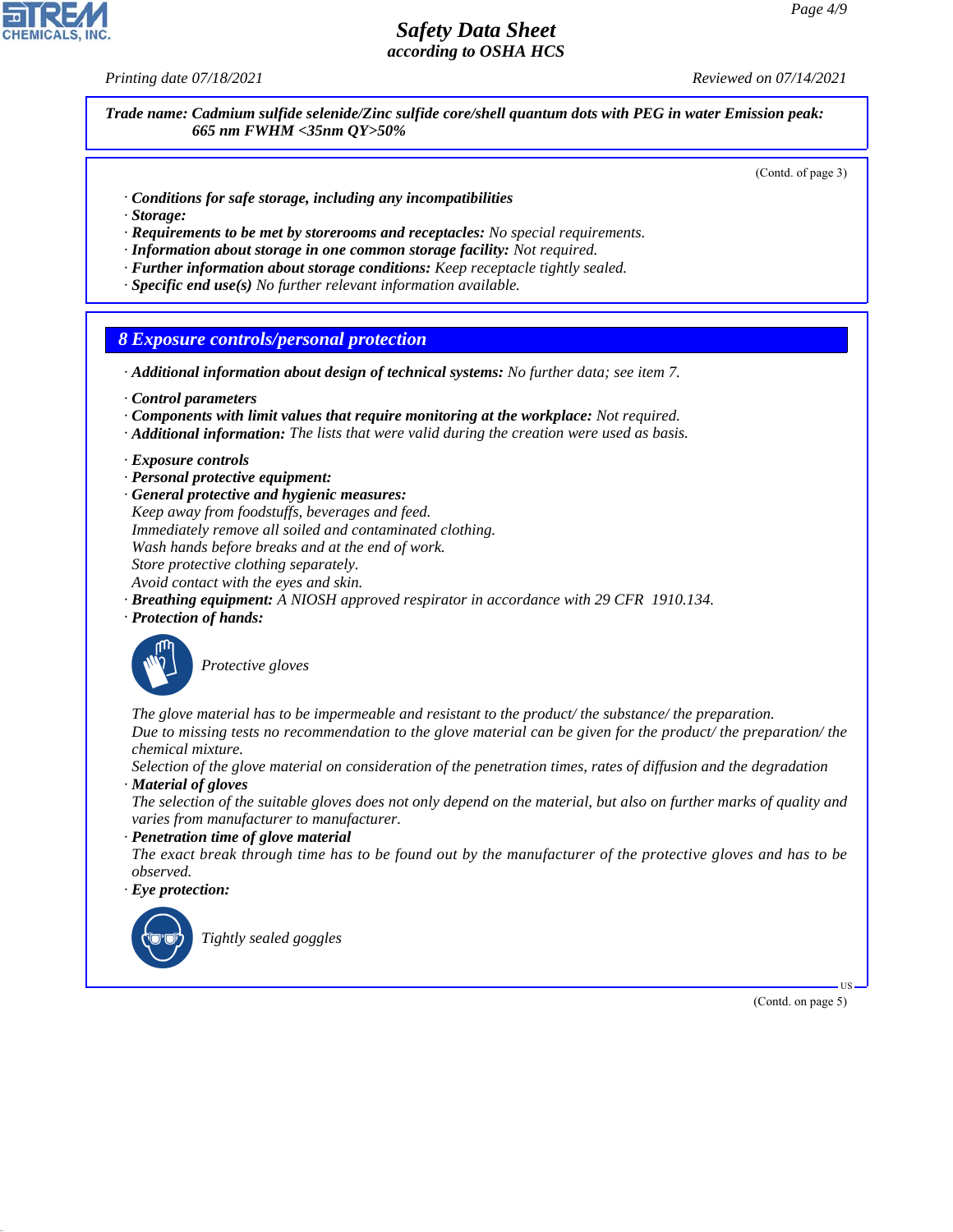피

**CHEMICALS, INC.** 

*Printing date 07/18/2021 Reviewed on 07/14/2021*

*Trade name: Cadmium sulfide selenide/Zinc sulfide core/shell quantum dots with PEG in water Emission peak: 665 nm FWHM <35nm QY>50%*

(Contd. of page 4)

| · Information on basic physical and chemical properties    |                                               |  |
|------------------------------------------------------------|-----------------------------------------------|--|
| · General Information                                      |                                               |  |
| $\cdot$ Appearance:                                        |                                               |  |
| Form:                                                      | Liquid                                        |  |
| Color:                                                     | Dark red                                      |  |
| $\cdot$ Odor:                                              | <i><u><b>Odorless</b></u></i>                 |  |
| · Odor threshold:                                          | Not determined.                               |  |
| $\cdot$ pH-value:                                          | Not determined.                               |  |
| · Change in condition                                      |                                               |  |
| <b>Melting point/Melting range:</b>                        | Undetermined.                                 |  |
| <b>Boiling point/Boiling range:</b>                        | Undetermined.                                 |  |
| · Flash point:                                             | Not applicable.                               |  |
| · Flammability (solid, gaseous):                           | Not determined.                               |  |
| · Ignition temperature:                                    |                                               |  |
| <b>Decomposition temperature:</b>                          | Not determined.                               |  |
| $\cdot$ Auto igniting:                                     | Not determined.                               |  |
| · Danger of explosion:                                     | Product does not present an explosion hazard. |  |
| · Explosion limits:                                        |                                               |  |
| Lower:                                                     | Not determined.                               |  |
| <b>Upper:</b>                                              | Not determined.                               |  |
| · Vapor pressure:                                          | Not determined.                               |  |
| $\cdot$ Density:                                           | Not determined.                               |  |
| · Relative density                                         | Not determined.                               |  |
| · Vapor density                                            | Not determined.                               |  |
| $\cdot$ Evaporation rate                                   | Not determined.                               |  |
| · Solubility in / Miscibility with                         |                                               |  |
| Water:                                                     | Not miscible or difficult to mix.             |  |
| · Partition coefficient (n-octanol/water): Not determined. |                                               |  |
| · Viscosity:                                               |                                               |  |
| Dynamic:                                                   | Not determined.                               |  |
| Kinematic:                                                 | Not determined.                               |  |
| · Solvent content:                                         |                                               |  |
| <b>Organic solvents:</b>                                   | $0.0\%$                                       |  |
| <b>VOC</b> content:                                        | 0.0 g/l / 0.00 lb/gl                          |  |
| Solids content:                                            | $100.0~\%$                                    |  |
| $\cdot$ Other information                                  | No further relevant information available.    |  |

# *10 Stability and reactivity*

*· Reactivity No further relevant information available.*

*· Chemical stability*

44.1.1

*· Thermal decomposition / conditions to be avoided: No decomposition if used according to specifications.*

(Contd. on page 6)  $-US$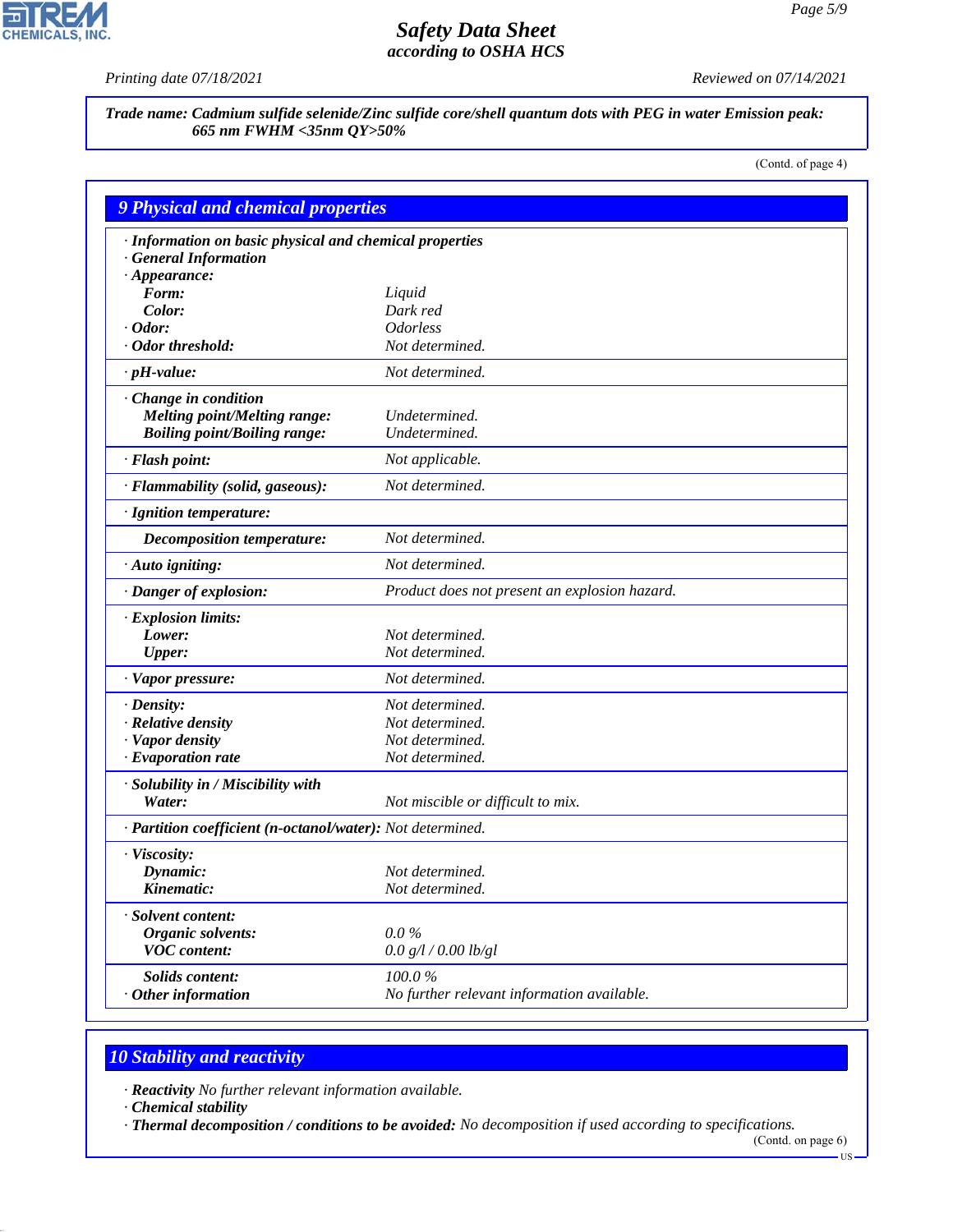*Printing date 07/18/2021 Reviewed on 07/14/2021*

*Trade name: Cadmium sulfide selenide/Zinc sulfide core/shell quantum dots with PEG in water Emission peak: 665 nm FWHM <35nm QY>50%*

(Contd. of page 5)

- *· Possibility of hazardous reactions No dangerous reactions known.*
- *· Conditions to avoid No further relevant information available.*
- *· Incompatible materials: No further relevant information available.*
- *· Hazardous decomposition products: No dangerous decomposition products known.*

## *11 Toxicological information*

- *· Information on toxicological effects*
- *· Acute toxicity:*
- *· Primary irritant effect:*
- *· on the skin: Irritant to skin and mucous membranes.*
- *· on the eye: No irritating effect.*
- *· Sensitization: No sensitizing effects known.*
- *· Additional toxicological information:*

*· Carcinogenic categories*

#### *· IARC (International Agency for Research on Cancer)*

*Substance is not listed.*

### *· NTP (National Toxicology Program)*

*Substance is not listed.*

*· OSHA-Ca (Occupational Safety & Health Administration)*

*Substance is not listed.*

## *12 Ecological information*

*· Toxicity*

- *· Aquatic toxicity: No further relevant information available.*
- *· Persistence and degradability No further relevant information available.*
- *· Behavior in environmental systems:*
- *· Bioaccumulative potential No further relevant information available.*
- *· Mobility in soil No further relevant information available.*
- *· Additional ecological information:*
- *· General notes:*
- *Water hazard class 3 (Self-assessment): extremely hazardous for water*

*Do not allow product to reach ground water, water course or sewage system, even in small quantities. Danger to drinking water if even extremely small quantities leak into the ground.*

- *· Results of PBT and vPvB assessment*
- *· PBT: Not applicable.*
- *· vPvB: Not applicable.*
- *· Other adverse effects No further relevant information available.*

## *13 Disposal considerations*

- *· Waste treatment methods*
- *· Recommendation:*

44.1.1

*Must not be disposed of together with household garbage. Do not allow product to reach sewage system.*

(Contd. on page 7) US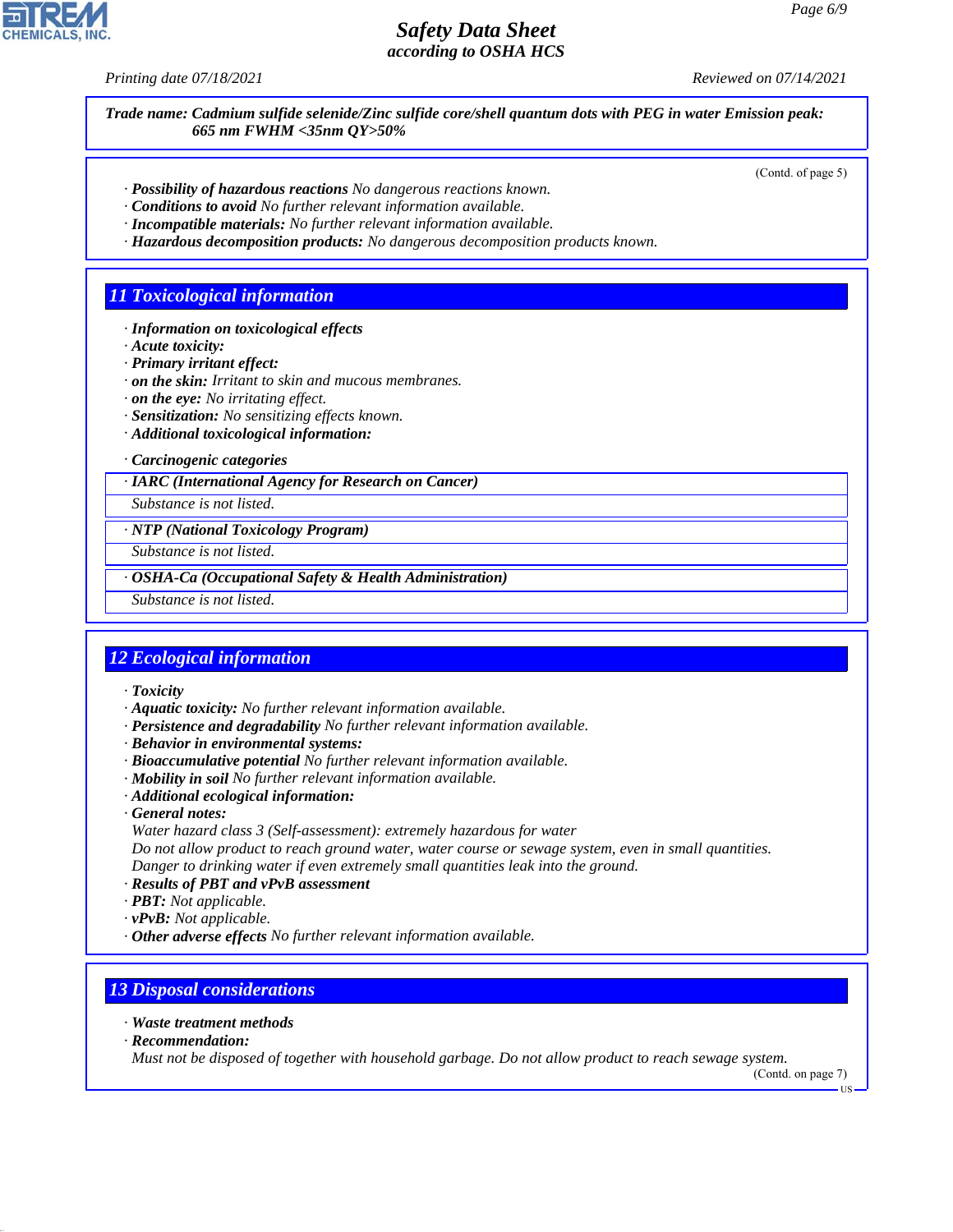피

**CHEMICALS, INC.** 

*Printing date 07/18/2021 Reviewed on 07/14/2021*

*Trade name: Cadmium sulfide selenide/Zinc sulfide core/shell quantum dots with PEG in water Emission peak: 665 nm FWHM <35nm QY>50%*

(Contd. of page 6)

*· Uncleaned packagings:*

44.1.1

*· Recommendation: Disposal must be made according to official regulations.*

| <b>14 Transport information</b>                                                     |                                                                                                      |
|-------------------------------------------------------------------------------------|------------------------------------------------------------------------------------------------------|
| $\cdot$ UN-Number<br>· DOT, IMDG, IATA                                              | <i>UN2570</i>                                                                                        |
| · UN proper shipping name<br>$\cdot$ DOT<br>$\cdot$ IMDG, IATA                      | Cadmium compounds<br><b>CADMIUM COMPOUND</b>                                                         |
| · Transport hazard class(es)                                                        |                                                                                                      |
| $\cdot$ <i>DOT</i>                                                                  |                                                                                                      |
| SEEP<br>TOXIC                                                                       |                                                                                                      |
| · Class                                                                             | 6                                                                                                    |
| $\cdot$ <i>Label</i>                                                                | 6.1                                                                                                  |
| · IMDG, IATA                                                                        |                                                                                                      |
|                                                                                     |                                                                                                      |
| · Class                                                                             | 6.1 Toxic substances                                                                                 |
| $\cdot$ Label                                                                       | 6.1                                                                                                  |
| · Packing group<br>· DOT, IMDG, IATA                                                | Ш                                                                                                    |
| · Environmental hazards:<br>· Marine pollutant:                                     | N <sub>O</sub>                                                                                       |
| · Special precautions for user                                                      | Not applicable.                                                                                      |
| · EMS Number:                                                                       | $F-A, S-A$                                                                                           |
| · Stowage Category                                                                  | $\boldsymbol{A}$                                                                                     |
| · Transport in bulk according to Annex II of<br><b>MARPOL73/78 and the IBC Code</b> | Not applicable.                                                                                      |
| · Transport/Additional information:                                                 |                                                                                                      |
| $\cdot$ DOT                                                                         |                                                                                                      |
| <b>Quantity limitations</b>                                                         | On passenger aircraft/rail: 100kg<br>On cargo aircraft only: 200kg                                   |
| $\cdot$ IMDG                                                                        |                                                                                                      |
| $\cdot$ Limited quantities (LQ)                                                     | $5 \ kg$                                                                                             |
| $\cdot$ Excepted quantities (EQ)                                                    | Code: E1                                                                                             |
|                                                                                     | Maximum net quantity per inner packaging: 30 ml<br>Maximum net quantity per outer packaging: 1000 ml |
|                                                                                     | (Contd. on page 8)                                                                                   |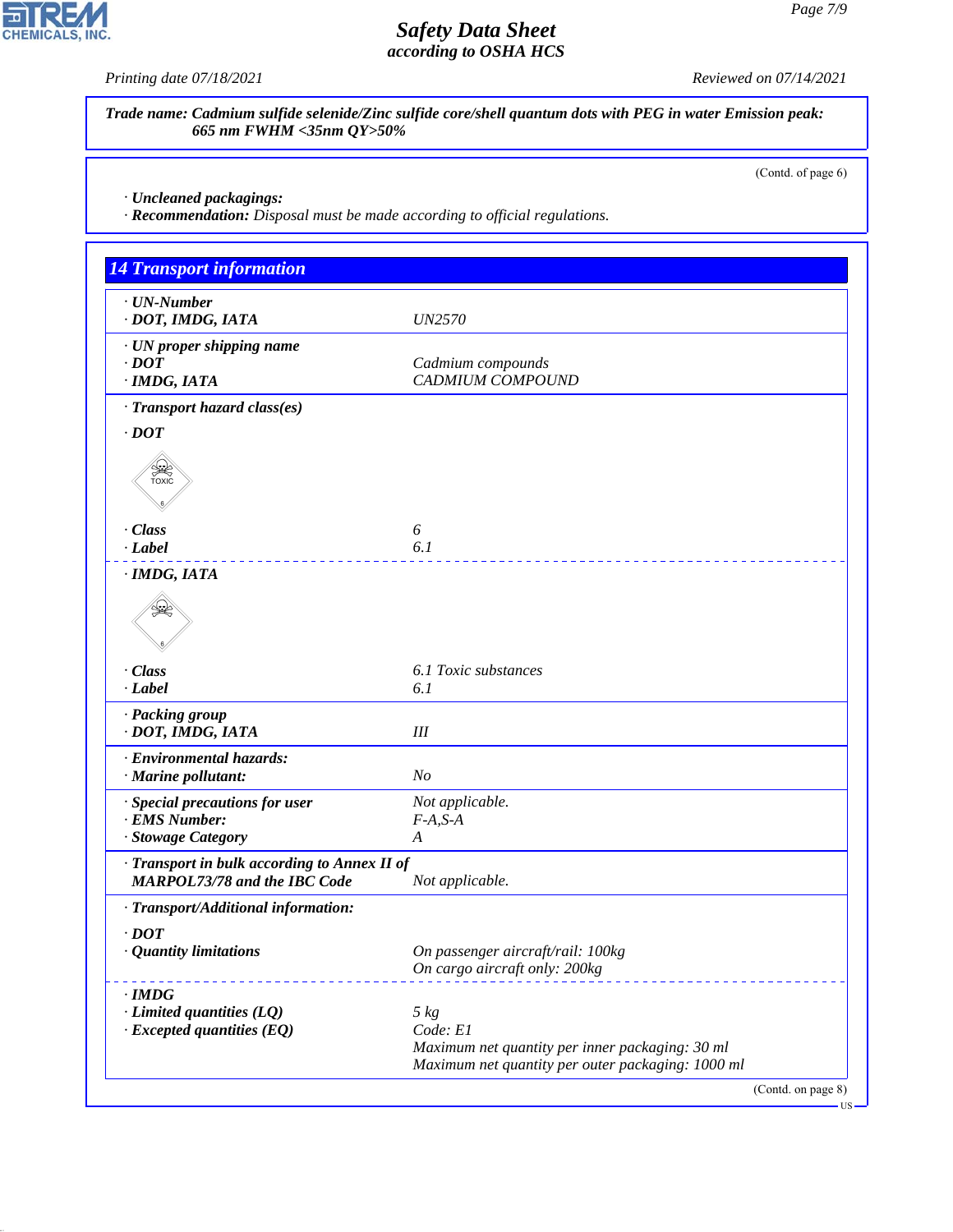*Trade name: Cadmium sulfide selenide/Zinc sulfide core/shell quantum dots with PEG in water Emission peak:*

*Printing date 07/18/2021 Reviewed on 07/14/2021*



*15 Regulatory information · Safety, health and environmental regulations/legislation specific for the substance or mixture · Sara · Section 355 (extremely hazardous substances): Substance is not listed. Substance is not listed. Substance is not listed. Substance is not listed. Substance is not listed. Substance is not listed. · Carcinogenic categories · EPA (Environmental Protection Agency) Substance is not listed. Substance is not listed. · GHS label elements The substance is classified and labeled according to the Globally Harmonized System (GHS).* GHS06 **de la commence de la commence de la commence de la commence de la commence de la commence de la commence de la commence de la commence de la commence de la commence de la commence de la commence de la commence de la comme** GHS08 *· Hazard-determining components of labeling: Cadmium sulfide selenide/Zinc sulfide core/shell quantum dots with PEG in water Emission peak: 665 nm FWHM <35nm QY>50% · Hazard statements H302+H312 Harmful if swallowed or in contact with skin. H331 Toxic if inhaled.*

*665 nm FWHM <35nm QY>50%*

*· UN "Model Regulation": UN 2570 CADMIUM COMPOUNDS, 6.1, III*

(Contd. of page 7)

*· Section 313 (Specific toxic chemical listings):*

*· TSCA (Toxic Substances Control Act):*

*Substance is not listed.*

*· Proposition 65*

*· Chemicals known to cause cancer:*

*· Chemicals known to cause reproductive toxicity for females:*

*· Chemicals known to cause reproductive toxicity for males:*

*· Chemicals known to cause developmental toxicity:*

*· TLV (Threshold Limit Value established by ACGIH)*

*Substance is not listed.*

*· NIOSH-Ca (National Institute for Occupational Safety and Health)*

*· Hazard pictograms*



*· Signal word Danger*

44.1.1

(Contd. on page 9)

US